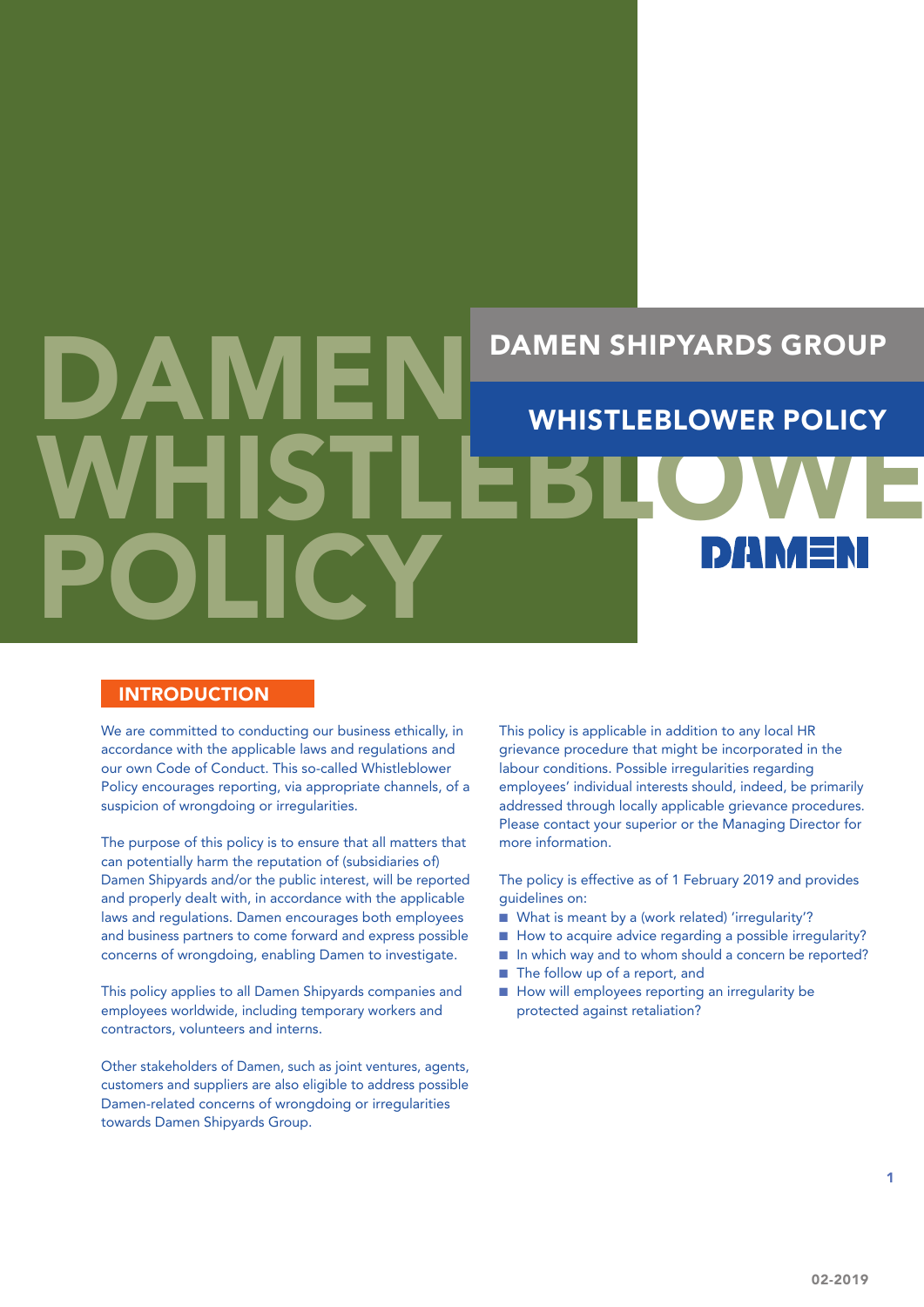## WHAT IS MEANT BY WRONGDOING OR AN IRREGULARITY?

- Any (potential) breach of Damen Shipyards' Code of Conduct, corporate policy or other rules and regulations
- Any (potential) public health or environmental hazard
- Any (potential) personal safety risk
- $\blacksquare$  Irregularities that might directly or indirectly harm the operations of Damen Shipyards Group and/or its good name or brand image
- Other irregularities that might potentially affect the public interest

Any of the above matters can be reported, internally or externally, if based on reasonable grounds.

## INFORMATION, ADVICE AND SUPPORT

Prior to deciding whether you will actually report a concern of wrongdoing or irregularity, you have the option to consult the Damen Shipyards Group Compliance Officer in confidence and/or to acquire support via:

Damen encourages you to collect advice internally, in order to obtain the best possible support. Should this, however, not be possible, you also have the possibility to gather external advice from the Huis van Klokkenluiders, afdeling advies via www.adviespuntklokkenluiders.nl.

Email Compliance@damen.com Post P.O. Box 1 4200 AA Gorinchem The Netherlands

### REPORTING A CONCERN

#### HOW TO REPORT A CONCERN INTERNALLY

Depending on the gravity and the extent of the wrongdoing or irregularity, and of the persons involved, it is up to you to decide with whom you will report this. You have a number of options for this, which we will explain hereunder.

Damen encourages you to discuss possible wrongdoings or irregularities with your superior first – if possible. We believe that candid communication in our organisation is the basis of a sound working environment. We ask you to provide all details of the possible wrongdoing or irregularity to your superior or Managing Director (nature, time and place as well as the persons concerned) and, if possible, to include supporting evidence.

You also have the option to directly contact the Damen Shipyards Compliance Officer – which if you wish can also be done anonymously – via: Email Compliance@damen.com

Post P.O. Box 1 4200 AA Gorinchem The Netherlands

If the wrongdoing or irregularity relates to the Compliance Officer or the Executive Board, you can report to the Audit Committee.

Email auditcommittee@damen.com

#### HOW TO REPORT A CONCERN EXTERNALLY

If a similar wrongdoing or irregularity which has been reported earlier, in your view did not lead to timely, adequate corrective action – or if an internal report is not possible – you can report to an External Counsel via:

Email damenwhistleblower@wlaws.com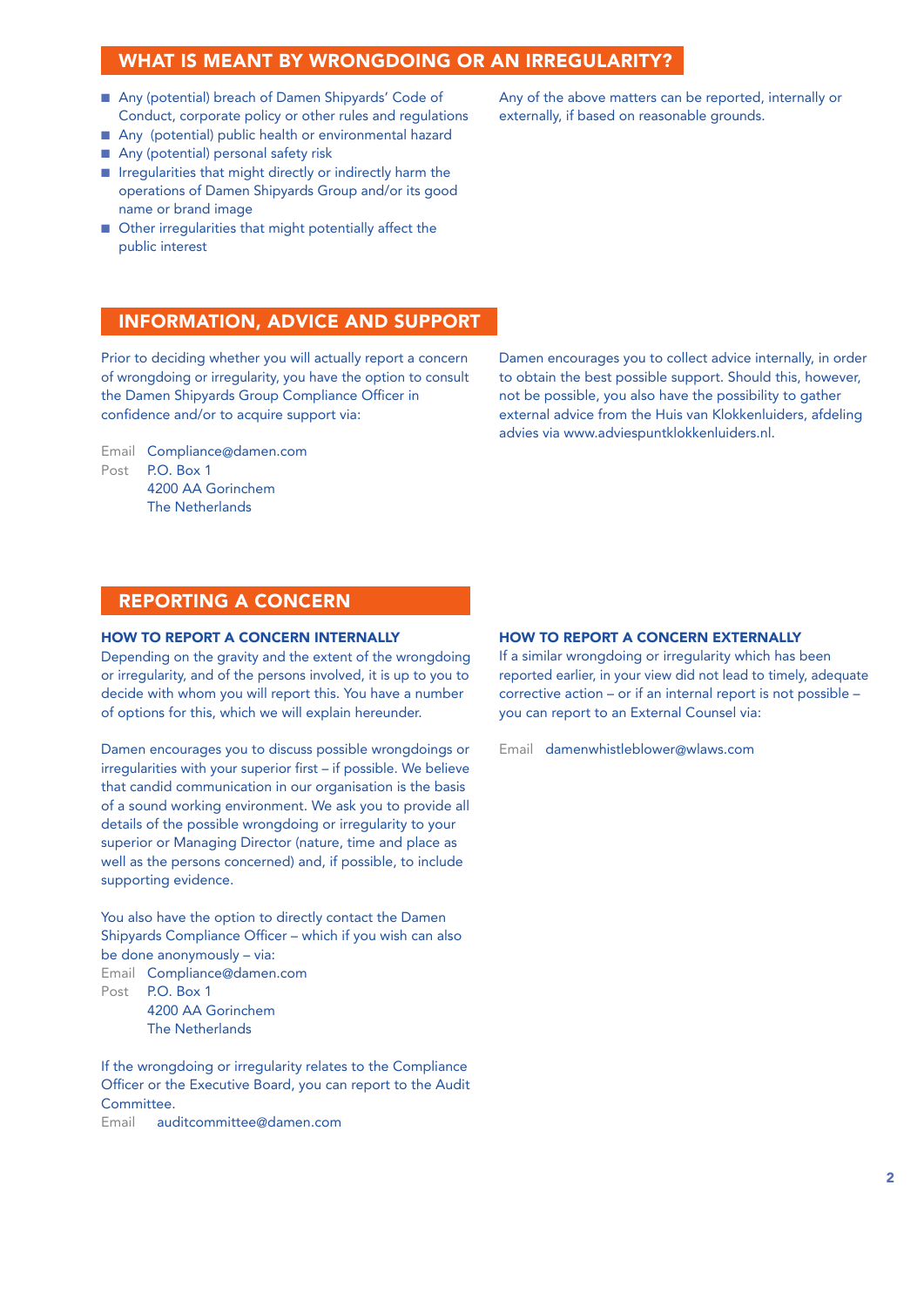## FOLLOW UP AND CONFIDENTIALITY

The local Managing Director, the Compliance Officer or the Audit Committee or the External Counsel will record the reported concern, including the reporting date and details.

Any genuine bona fide report will be followed up and documented by an independent investigation. The nature and size of the investigation will depend on the circumstances (such as the nature of the potential breach and whether or not the report provides enough information to conduct an investigation). If a report is not made anonymously, the reporting individual will be heard in the framework of the investigation and will have the opportunity to respond to the investigation report and the points of view. The reporting individual will be involved in, and/or be informed about the progress and outcome of the investigation. The Compliance Officer will oversee the investigation and will report on the findings of the investigation to the Executive Board or to the Audit Committee if the Executive Committee is involved.

The investigation shall be conducted by qualified and independent staff, in case it is necessary, professional and independent external investigators will be called in.

All reports will be handled in strict confidentiality. The identity of employees reporting a concern shall be kept confidential and shall not be communicated without the employee's permission. The employee is also expected to maintain confidentiality regarding his or her report and the identity of persons involved in such a report or in the subsequent investigation. Only with prior permission of the Compliance Officer can information be provided to third parties or other employees.

## PROTECTION FOR EMPLOYEES REPORTING A CONCERN

Damen takes all misconduct seriously and everyone should feel free to report any wrongdoing or irregularity as described herein. Damen shall not dismiss, discharge, demote, suspend or in any way harass the employee or business partner who has reported a concern in good faith. Concrete measures to prevent any harassment will be discussed when the wrongdoing is reported. This also applies to any employee or business partner who cooperates in good faith with the subsequent investigation, even if the investigation does not confirm the wrongdoing or irregularity. When an employee files a report, this will be appreciated and stimulated, but this does not necessarily mean that (s)he obtains immunity if (s)he has been involved in a breach of the Code of Conduct or other rules and regulations.

When you do, however, experience any harassment, you can report this to your superior or the Compliance Officer, who will subsequently take action. You can file a request for an internal investigation into harassment. If need be, possible other persons involved will be protected also.